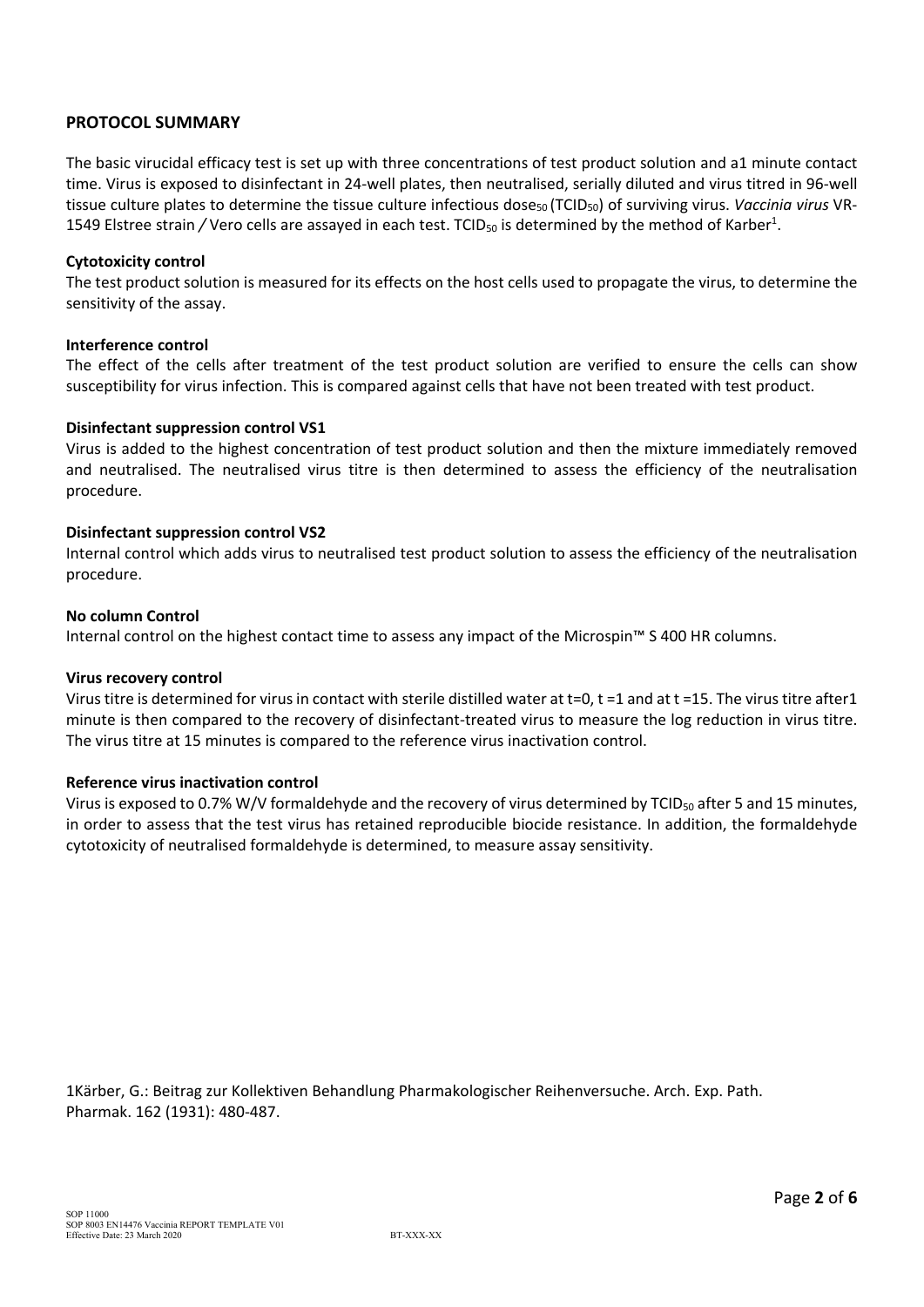

## *Vaccinia virus* **(VR‐1549) Elstree strain Test Results**

| EN14476:2013 + A2:2019 Suspension test for the efficacy of STERIZAR, Batch 9720, BT-CSS-03 from |               |                |      |                        |                |                        |  |  |  |
|-------------------------------------------------------------------------------------------------|---------------|----------------|------|------------------------|----------------|------------------------|--|--|--|
| Creative Supply Solutions against Vaccinia virus ATCC VR-1549 under CLEAN conditions            |               |                |      |                        |                |                        |  |  |  |
| <b>Test Results</b>                                                                             |               |                |      |                        |                |                        |  |  |  |
| Concentration                                                                                   | 10.0% $(v/v)$ |                |      | 50.0% $(v/v)$          | $80.0\%$ (v/v) |                        |  |  |  |
|                                                                                                 |               |                |      |                        |                |                        |  |  |  |
| <b>Exposure Time</b>                                                                            | data          | $TCID_{50}/ml$ | data | TCID <sub>50</sub> /ml | data           | TCID <sub>50</sub> /ml |  |  |  |
| $t = 1$ minute                                                                                  | 0.00          | $3.16E + 01$   | 0.00 | $3.16E + 01$           | 0.00           | 3.16E+01               |  |  |  |
| Raw Data                                                                                        |               | $3.16E + 01$   |      | $3.16E + 01$           |                | 3.16E+01               |  |  |  |
| log                                                                                             |               | 1.50           |      | 1.50                   |                | 1.50                   |  |  |  |
| log difference                                                                                  |               | 5.00           |      | 5.00                   |                | 5.00                   |  |  |  |

| EN14476:2013 + A2:2019 Suspension test for the efficacy of STERIZAR, Batch 9720, BT-CSS-03 from Creative Supply Solutions against Vaccinia<br>virus ATCC VR-1549 under CLEAN conditions |                             |                 |                          |       |                                  |                  |        |        |              |  |
|-----------------------------------------------------------------------------------------------------------------------------------------------------------------------------------------|-----------------------------|-----------------|--------------------------|-------|----------------------------------|------------------|--------|--------|--------------|--|
| <b>Summary Table</b>                                                                                                                                                                    |                             |                 |                          |       |                                  |                  |        |        |              |  |
| Product:                                                                                                                                                                                | Interfering<br>substance    | Concentration   | Level of<br>cytotoxicity |       | >4 lg reduction<br>after 'X' Min |                  |        |        |              |  |
|                                                                                                                                                                                         |                             |                 |                          | 0 min | 1 min                            | $15 \text{ min}$ | 30 min | 60 min |              |  |
| <b>STERIZAR</b>                                                                                                                                                                         | $0.3$ g/l bovine<br>albumin | 80.0% (v/v)     | 1.50                     | 1.50  | 1.50                             | 1.50             | n.a.   | n.a.   | $<$ 1 minute |  |
|                                                                                                                                                                                         |                             | 50.0% ( $v/v$ ) | 1.50                     | n.a.  | 1.50                             | 1.50             | n.a.   | n.a.   | $<$ 1 minute |  |
|                                                                                                                                                                                         |                             | $10.0\%$ (v/v)  | 1.50                     | n.a.  | 1.50                             | 1.50             | n.a.   | n.a.   | $<$ 1 minute |  |
| Virus Control                                                                                                                                                                           | <b>CLEAN</b>                |                 |                          | 6.50  | 6.50                             | 6.50             | 6.50   | 6.50   | n.a.         |  |
| 15 min<br>5 min                                                                                                                                                                         |                             |                 |                          |       |                                  |                  |        |        |              |  |
| Formaldehyde                                                                                                                                                                            | <b>PBS</b>                  | $0.7\%$ (w/v)   | 3.50                     |       |                                  |                  | 4.67   | 3.50   | $>15$ mins   |  |

BT-XXX-XX

Page **3** of **6**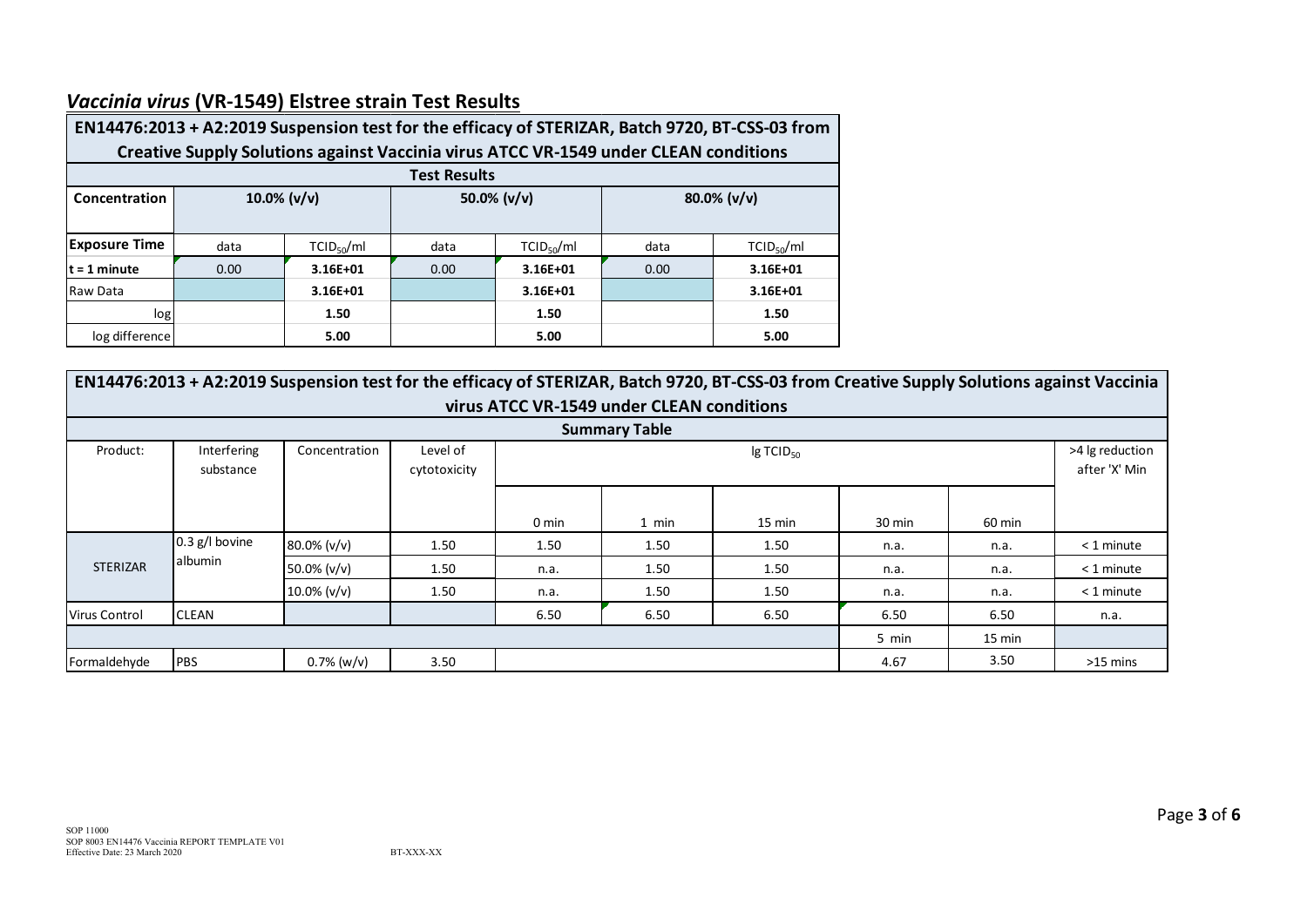

#### *Vaccinia virus (VR‐1549) Elstree strain* **Control Data**

|                             |                        |                                |                        |                                              |                        | EN14476:2013 + A2:2019 Suspension test for the efficacy of STERIZAR, Batch 9720, BT-CSS-03 from Creative Supply Solutions against Vaccinia virus ATCC VR-1549 under |                |                     |                                   |                        |                        |
|-----------------------------|------------------------|--------------------------------|------------------------|----------------------------------------------|------------------------|---------------------------------------------------------------------------------------------------------------------------------------------------------------------|----------------|---------------------|-----------------------------------|------------------------|------------------------|
| <b>CLEAN conditions</b>     |                        |                                |                        |                                              |                        |                                                                                                                                                                     |                |                     |                                   |                        |                        |
| <b>Controls</b>             |                        |                                |                        |                                              |                        |                                                                                                                                                                     |                |                     |                                   |                        |                        |
| <b>Virus Recovery</b>       |                        | <b>Virus Recovery</b><br>1 min |                        | <b>Virus Recovery</b>                        |                        | Cytotoxicity                                                                                                                                                        |                | <b>Disinfectant</b> |                                   | <b>Disinfectant</b>    |                        |
| 0 min                       |                        |                                |                        | 15 min                                       |                        |                                                                                                                                                                     |                | Suppression VS      |                                   | <b>Suppression VS2</b> |                        |
| raw data                    | $TCID_{50}/ml$         | raw data                       | TCID <sub>50</sub> /ml | raw data                                     | TCID <sub>50</sub> /ml | raw data                                                                                                                                                            | $TCID_{50}/ml$ | raw data            | TCID <sub>50</sub> /ml            | raw data               | TCID <sub>50</sub> /ml |
| 5.00                        | 3.16E+06               | 5.00                           | 3.16E+06               | 5.00                                         | 3.16E+06               | 0.00                                                                                                                                                                | 3.16E+01       | 0.00                | 3.16E+01                          | 4.67                   | 1.48E+06               |
|                             | 3.16E+06               |                                | 3.16E+06               |                                              | 3.16E+06               |                                                                                                                                                                     | 3.16E+01       |                     | 3.16E+01                          |                        | 1.48E+06               |
|                             | 6.50                   |                                | 6.50                   |                                              | 6.50                   |                                                                                                                                                                     | 1.50           |                     | 1.50                              |                        | 6.17                   |
|                             |                        |                                |                        |                                              |                        |                                                                                                                                                                     |                |                     | 5.00                              |                        | 0.33                   |
|                             |                        |                                |                        |                                              |                        |                                                                                                                                                                     |                |                     |                                   |                        |                        |
|                             |                        | <b>Exposure time</b>           |                        | Formaldehyde reference inactivation controls |                        |                                                                                                                                                                     |                |                     | No column Control                 |                        |                        |
|                             | Cytotoxicity           |                                |                        | 0.7% Formaldehyde                            |                        |                                                                                                                                                                     |                |                     | 1 min                             |                        |                        |
|                             |                        |                                |                        | 5 mins                                       |                        | 15 mins                                                                                                                                                             |                |                     | raw data                          | TCID <sub>50</sub> /ml |                        |
| raw data                    | TCID <sub>50</sub> /ml |                                | raw data               | TCID <sub>50</sub> /ml                       | raw data               | $TCID_{50}/ml$                                                                                                                                                      |                |                     | 5.33                              | 6.76E+06               |                        |
| 2.00                        | $3.16E + 03$           |                                | 3.17                   | 4.68E+04                                     | 2.00                   | $3.16E + 03$                                                                                                                                                        |                |                     |                                   | 6.76E+06               |                        |
|                             | $3.16E + 03$           |                                |                        | 4.68E+04                                     |                        | $3.16E + 03$                                                                                                                                                        |                |                     |                                   | 6.83                   |                        |
|                             | 3.50                   | log                            |                        | 4.67                                         |                        | 3.50                                                                                                                                                                |                |                     |                                   |                        |                        |
|                             |                        | log difference                 |                        | 1.83                                         |                        | 3.00                                                                                                                                                                |                |                     |                                   |                        |                        |
|                             |                        |                                |                        |                                              |                        |                                                                                                                                                                     |                |                     |                                   |                        |                        |
|                             | Interference control   |                                | <b>Virus dilution</b>  |                                              |                        |                                                                                                                                                                     |                |                     | Stock Virus (TCID <sub>50</sub> ) |                        |                        |
|                             |                        | $-3$                           | $\textbf{-4}$          | $-5$                                         | -6                     | $-7$                                                                                                                                                                | -8             |                     | 6.17                              |                        |                        |
|                             |                        | $1\,$                          | $\mathbf 1$            | $\mathbf 1$                                  | $\mathbf 1$            | $\mathbf 0$                                                                                                                                                         | $\mathbf{0}$   |                     | 4.68E+07                          |                        |                        |
|                             | <b>PBS Control</b>     |                                | $3.16E + 02$           | 3.16E+02                                     | $3.16E + 02$           | $3.16E + 01$                                                                                                                                                        | $3.16E + 01$   |                     |                                   |                        |                        |
|                             |                        | 2.50                           | 2.50                   | 2.50                                         | 2.50                   | 1.50                                                                                                                                                                | 1.50           |                     |                                   |                        |                        |
|                             | <b>Raw Data</b>        |                                | 6                      | 6                                            | $6\phantom{1}$         | $\mathbf{0}$                                                                                                                                                        | $\mathbf{0}$   |                     |                                   |                        |                        |
| Product                     |                        | $1\,$                          | $1\,$                  | $\mathbf{1}$                                 | $\mathbf{1}$           | 0.17                                                                                                                                                                | $\mathbf 0$    |                     |                                   |                        |                        |
|                             |                        | 3.16E+02                       | $3.16E + 02$           | 3.16E+02                                     | $3.16E + 02$           | 4.68E+01                                                                                                                                                            | 3.16E+01       |                     |                                   |                        |                        |
|                             |                        | 2.50                           | 2.50                   | 2.50                                         | 2.50                   | 1.67                                                                                                                                                                | 1.50           |                     |                                   |                        |                        |
| <b>Raw Data</b>             |                        | 6                              | 6                      | 6                                            | 6                      | $\mathbf{1}$                                                                                                                                                        | $\mathbf{0}$   |                     |                                   |                        |                        |
| <b>Log Difference</b>       |                        | 0.00                           | 0.00                   | 0.00                                         | 0.00                   | $-0.17$                                                                                                                                                             | 0.00           |                     |                                   |                        |                        |
| <b>Product Cyt Dilution</b> |                        | $-1$                           | $-1$                   | $-1$                                         | $-1$                   | $-1$                                                                                                                                                                | $-1$           |                     |                                   |                        |                        |
| <b>PBS Dilution</b>         |                        | Neat                           | Neat                   | Neat                                         | Neat                   | Neat                                                                                                                                                                | Neat           |                     |                                   |                        |                        |

BT-XXX-XX

Page **4** of **6**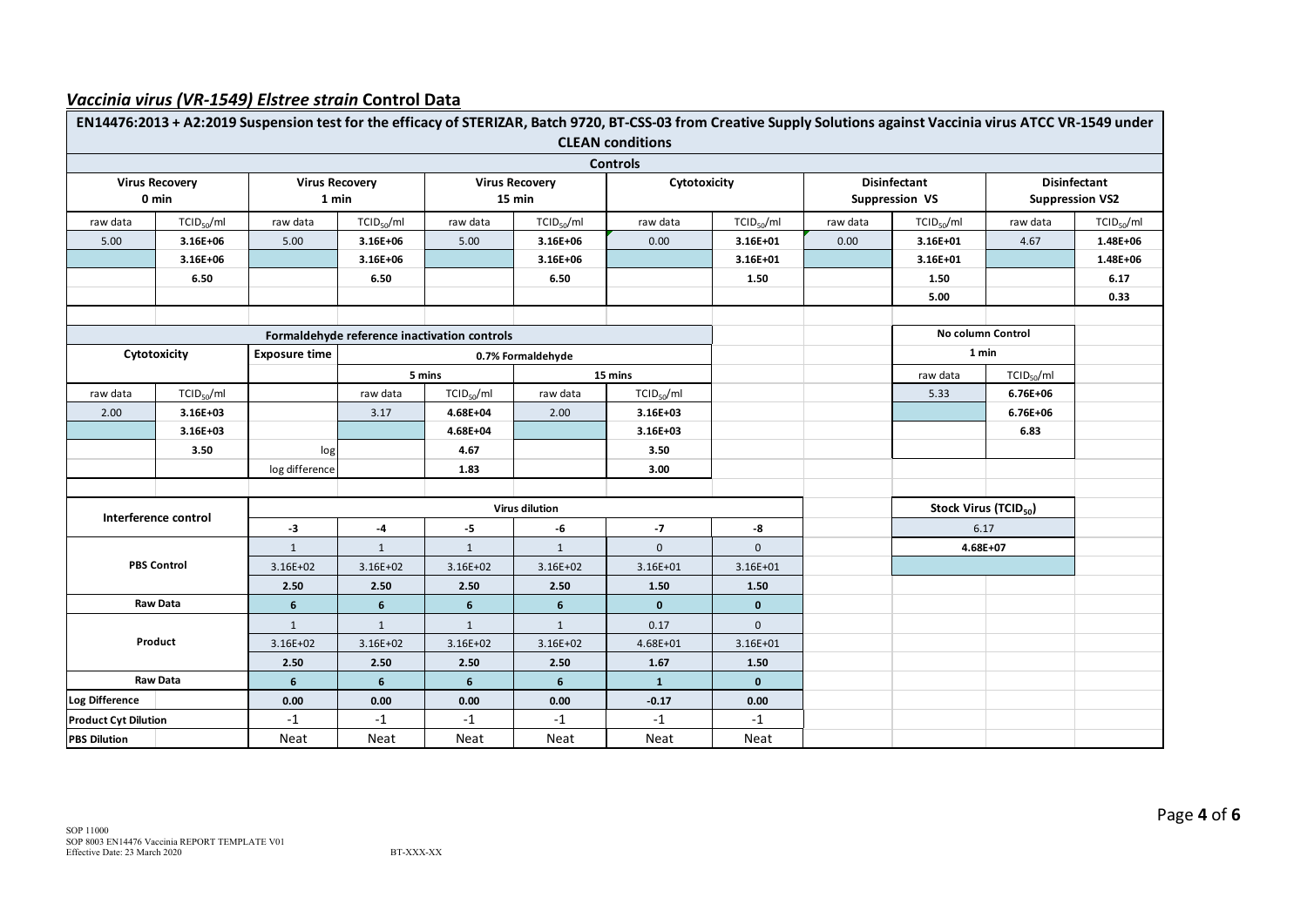

#### **CONCLUSION**

### **Verification of the methodology**

A test is only valid if the following criteria are fulfilled:

- a) The titre of the test suspension is sufficiently high to at least enable a titre reduction of 4 Ig to verify the method.
- b) Detectable titre reduction is at least 4  $log_{10}$ .
- c) Difference of the logarithmic titre of the virus control minus the logarithmic titre of the test virus in the reference inactivation test is between:
	- Between 0.75 and 3.5 after 5 min and between 2.0 and 4.0 after 15 min for Vaccinia virus
- d) Cytotoxicity of the product solution does not affect cell morphology and growth or susceptibility for the test virus in the dilutions of the test mixtures which are necessary to demonstrate a 4  $log<sub>10</sub>$  reduction of the virus.
- e) The interference control result does not show a difference of  $> 1.0$  log<sub>10</sub> of virus titre for test product treated cells in comparison to the non-treated cells.
- f) Neutralisation validation. This is called the disinfectant suppression test in this protocol. The disinfectant was neutralised by column chromatography through an Illustra Microspin S‐400 HR column to achieve the best possible neutralisation available for this test. The difference for virus is greater than 0.5 log<sub>10</sub> indicating rapid irreversible virucidal activity of the disinfectant by dilution at a concentration of 80.0% v/v for VS1. This neutralisation validation has been verified by VS2, which shows the product has been successfully neutralised. The difference for virus is not greater than 0.5  $log_{10}$  indicating effective neutralisation of the virucidal activity of the disinfectant by dilution at a concentration of 80.% v/v.

According to EN 14476:2013 + A2:2019, **STERIZAR POSSESSES VIRUCIDAL** activity at a concentration of **10.0, 50.0 and 80.0 % v/v** of the working concentration as tested after **1 MINUTE** at **20°C** under **CLEAN** conditions (0.3 g/l bovine albumin) against *Vaccinia virus* VR‐1549 Elstree strain */* Vero cells.

This product therefore is effective against all enveloped viruses as defined in EN 14476:2013 + A2:2019 Annex **A\*. This therefore includes all coronaviruses and SARS‐CoV‐2.**

Authorised signatory

Wan

Dr Chris Woodall, Director BluTest Laboratories Ltd Glasgow, UK Date: 24 JULY 2020

#### **DISCLAIMER**

The results in this test report only pertain to the sample supplied.

BluTest (BT) has performed the testing detailed in this report using reasonable skill and care and has used reasonable endeavours to carry out the testing in accordance with an EN 14476 protocol. All forecasts, recommendations and results contained in this report are submitted in good faith. However, other than as expressly set out in this report, no warranty is given (i) in relation to the testing or the use(s) to which any results or deliverables produced in the course of the testing are or may be put by the Client or their fitness or suitability for any particular purpose or under any special conditions notwithstanding that any such purpose or conditions may have been made known to BT or (ii) that the intended results or deliverables from the testing can be achieved or (iii) that the Client can freely make use of the results or the deliverables without infringing any third party intellectual property rights and the Client will be deemed to have satisfied itself in thisregard. BT shall have no liability (which is hereby excluded to the fullest extent permissible by law) in respect of any loss, liability or damage, including without limitation any indirect and/or consequential loss such as loss of profit or loss of business, market or goodwill, that the Client may suffer directly or indirectly as a result of or in connection with: (i) the performance of the testing; (ii) the use of any materials, samples or other information provided by the Client for use in the testing; and (iii) the Client's reliance upon or use of any results or deliverables provided as part of the testing.

SOP 11000 SOP 8003 EN14476 Vaccinia REPORT TEMPLATE V01 Effective Date: 23 March 2020<br>BT-XXX-XX

Page **5** of **6**